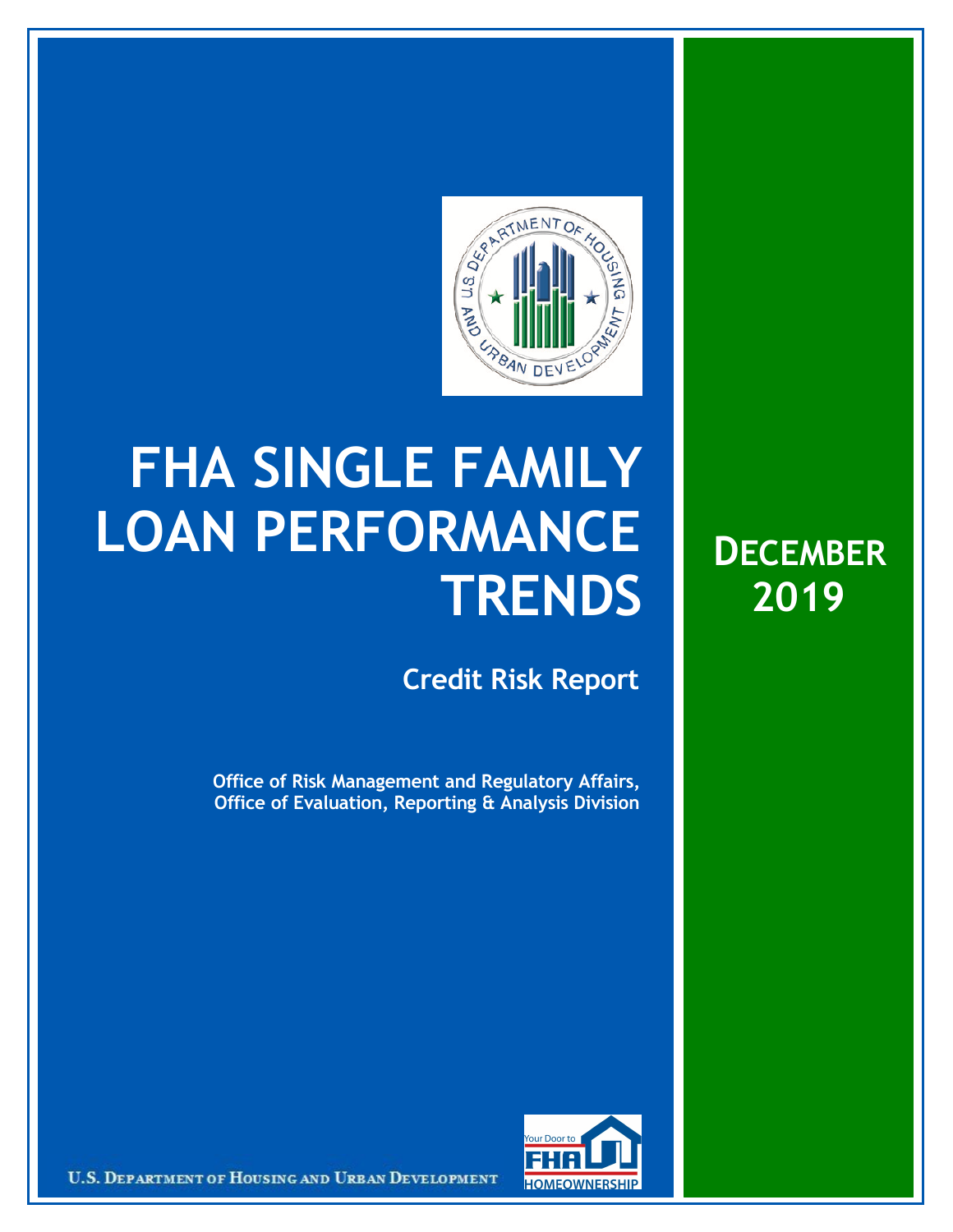## Table of Contents

## Table of Figures

| Figure 1 |  |
|----------|--|
|----------|--|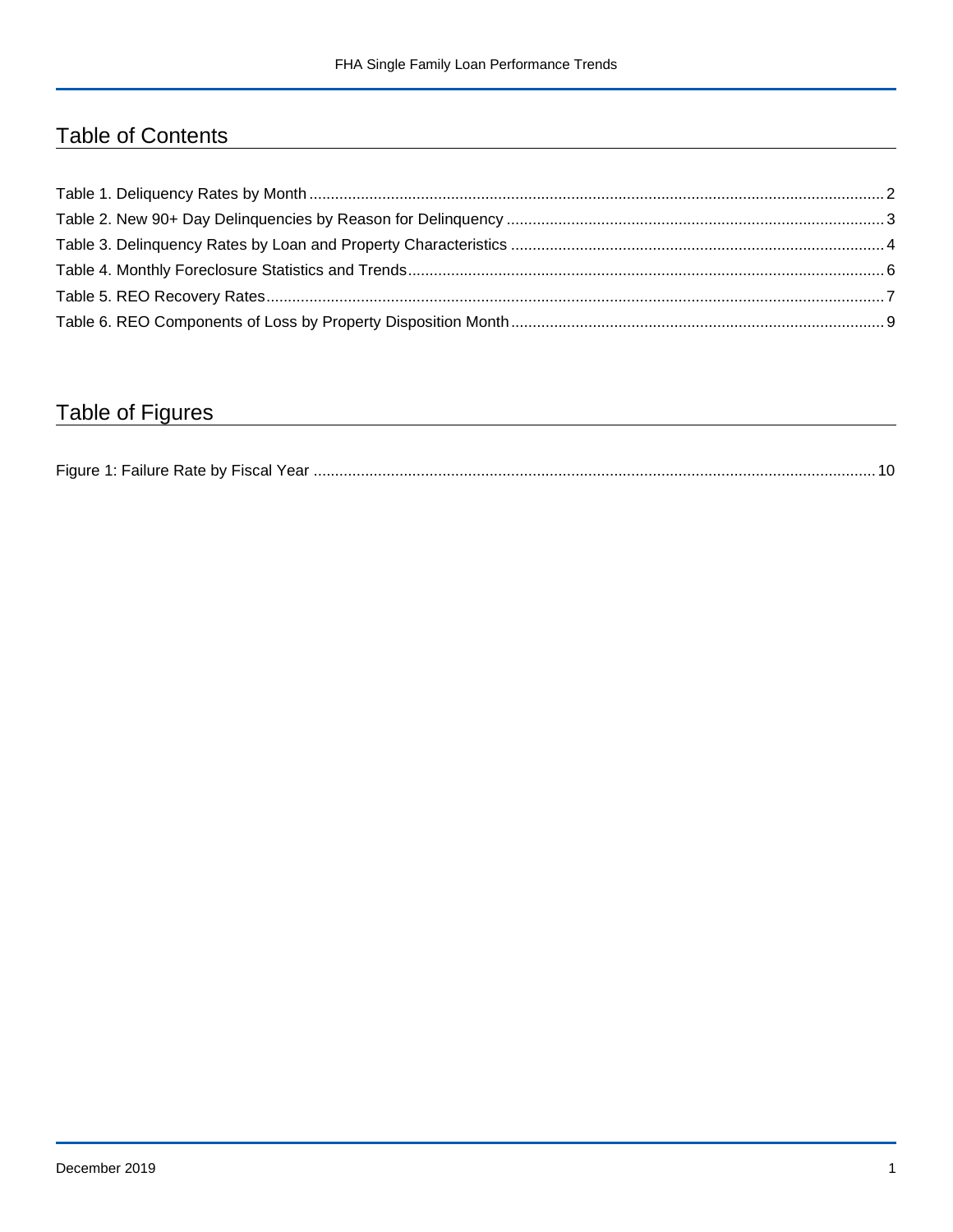|          |                        |        | Delinquency Rates <sup>a</sup> (%) |        | Exceptions <sup>b</sup> (%) |               |                          |
|----------|------------------------|--------|------------------------------------|--------|-----------------------------|---------------|--------------------------|
|          | Active<br>Insurance in |        |                                    |        |                             |               | Serious<br>Delinquency   |
| Month    | Force<br>(EOM)         | 30-day | 60-day                             | 90-day | In Foreclosure              | In Bankruptcy | Rate <sup>c</sup><br>(%) |
|          |                        |        | <b>Non-Seasonally Adjusted</b>     |        |                             |               |                          |
| Dec 2018 | 8,086,151              | 5.17   | 1.71                               | 2.22   | 0.99                        | 0.87          | 4.08                     |
| Jan 2019 | 8,112,026              | 5.00   | 1.74                               | 2.26   | 1.03                        | 0.88          | 4.16                     |
| Feb      | 8,117,180              | 4.99   | 1.64                               | 2.19   | 1.04                        | 0.88          | 4.10                     |
| Mar      | 8,118,034              | 4.55   | 1.45                               | 2.01   | 1.00                        | 0.87          | 3.88                     |
| Apr      | 8,117,498              | 4.58   | 1.40                               | 1.91   | 0.96                        | 0.87          | 3.74                     |
| May      | 8,114,839              | 4.48   | 1.42                               | 1.86   | 0.94                        | 0.87          | 3.67                     |
| Jun      | 8,114,665              | 5.44   | 1.62                               | 1.94   | 0.92                        | 0.90          | 3.76                     |
| Jul      | 8,116,418              | 5.11   | 1.66                               | 1.96   | 0.91                        | 0.91          | 3.78                     |
| Aug      | 8,117,513              | 5.10   | 1.69                               | 2.00   | 0.91                        | 0.91          | 3.82                     |
| Sep      | 8,107,806              | 5.27   | 1.74                               | 2.07   | 0.90                        | 0.92          | 3.88                     |
| Oct      | 8,098,839              | 5.12   | 1.76                               | 2.13   | 0.89                        | 0.91          | 3.93                     |
| Nov      | 8,094,347              | 5.01   | 1.89                               | 2.26   | 0.88                        | 0.91          | 4.06                     |
| Dec      | 8,096,131              | 5.35   | 1.85                               | 2.52   | 0.90                        | 0.93          | 4.35                     |
|          |                        |        | <b>Seasonally Adjusted</b>         |        |                             |               |                          |
| Dec 2018 | 8,086,151              | 4.60   | 1.49                               | 2.03   | 0.99                        | 0.87          | 3.89                     |
| Jan 2019 | 8,112,026              | 4.80   | 1.56                               | 2.03   | 1.02                        | 0.88          | 3.92                     |
| Feb      | 8,117,180              | 5.09   | 1.67                               | 2.08   | 1.01                        | 0.88          | 3.97                     |
| Mar      | 8,118,034              | 5.26   | 1.68                               | 2.09   | 0.98                        | 0.87          | 3.94                     |
| Apr      | 8,117,498              | 5.01   | 1.60                               | 2.00   | 0.95                        | 0.87          | 3.81                     |
| May      | 8,114,839              | 4.78   | 1.56                               | 1.97   | 0.93                        | 0.87          | 3.77                     |
| Jun      | 8,114,665              | 5.51   | 1.72                               | 2.06   | 0.92                        | 0.89          | 3.87                     |
| Jul      | 8,116,418              | 5.23   | 1.70                               | 2.09   | 0.92                        | 0.91          | 3.93                     |
| Aug      | 8,117,513              | 4.97   | 1.65                               | 2.08   | 0.91                        | 0.92          | 3.91                     |
| Sep      | 8,107,806              | 5.05   | 1.65                               | 2.08   | 0.92                        | 0.93          | 3.93                     |
| Oct      | 8,098,839              | 4.82   | 1.63                               | 2.10   | 0.91                        | 0.92          | 3.93                     |
| Nov      | 8,094,347              | 4.56   | 1.68                               | 2.11   | 0.90                        | 0.91          | 3.93                     |
| Dec      | 8,096,131              | 4.75   | 1.61                               | 2.30   | 0.90                        | 0.93          | 4.14                     |

 **Table 1. Delinquency Rates by Month**

EOM = end of month.

<sup>a</sup> The 90-day category includes all loans that are at least 3 months delinquent excluding those loans in-foreclosure or in-bankruptcy

processing.Included in the delinquency counts are loans under active consideration for loss mitigation foreclosure avoidance.<br><sup>b</sup> Exceptions are counted separately from delinquencies, regardless of the length of the delinq

<sup>c</sup> Serious delinquency rates are the sum of 90 day delinquencies, plus in-foreclosures and in-bankruptcies.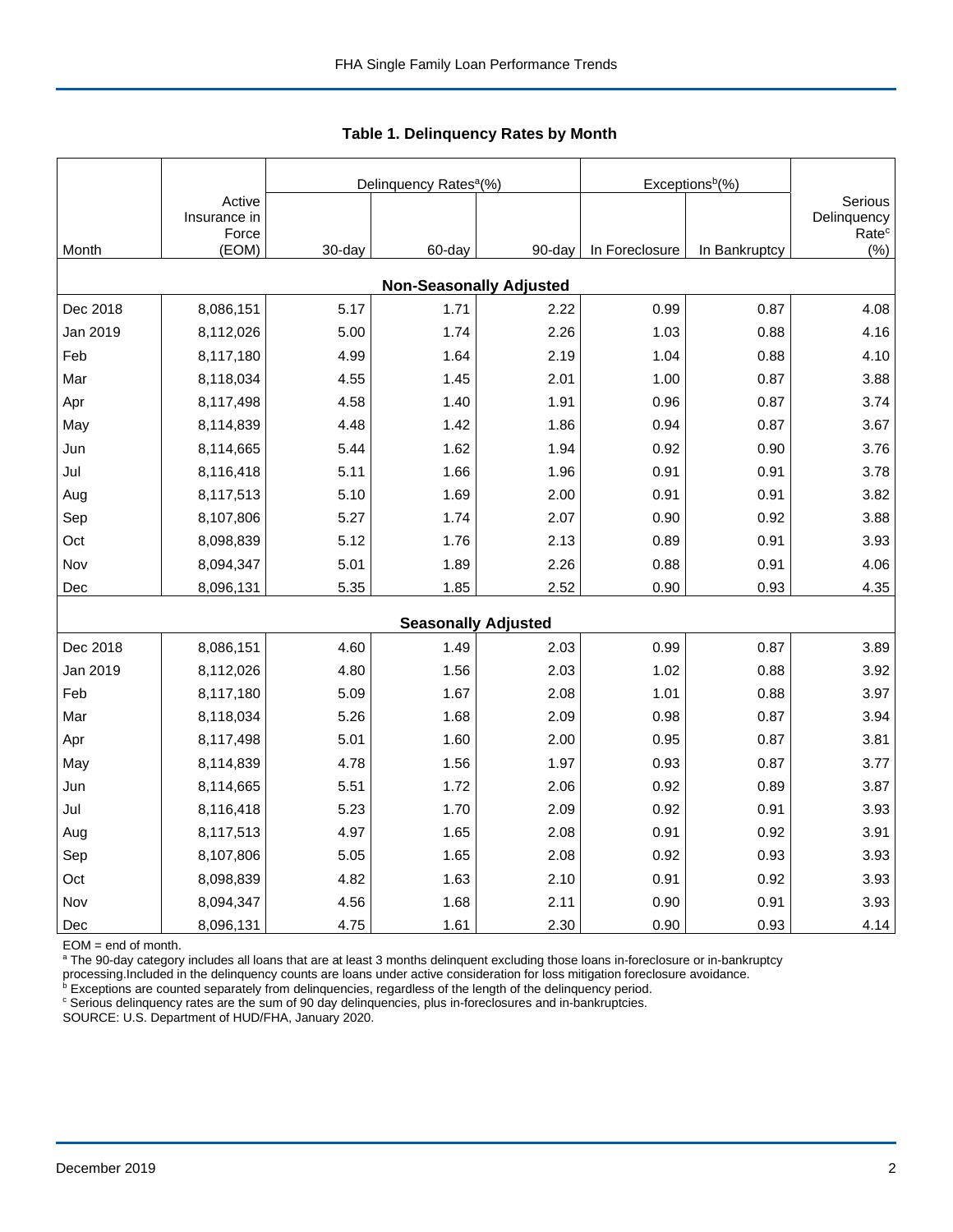|                    |               | Share by Reason for Delinquency (%) |            |             |                         |                     |            |                    |  |  |  |
|--------------------|---------------|-------------------------------------|------------|-------------|-------------------------|---------------------|------------|--------------------|--|--|--|
|                    |               |                                     |            |             |                         |                     |            |                    |  |  |  |
|                    |               |                                     |            |             | Death or                |                     |            |                    |  |  |  |
| <b>Fiscal Year</b> |               |                                     |            |             | Illness of<br>Principal |                     |            |                    |  |  |  |
| and                | New 90+ Day   | Reduction of                        |            | Excessive   | <b>Borrower</b>         | Marital             |            |                    |  |  |  |
| Quarter            | Delinquencies | Income                              | Unemployed | Obligations | or Family               | <b>Difficulties</b> | No Contact | Other <sup>a</sup> |  |  |  |
| 2014 Q4            | 101,848       | 32.50                               | 7.51       | 20.87       | 12.61                   | 4.42                | 11.41      | 10.68              |  |  |  |
| 2015 Q1            | 106,665       | 31.73                               | 6.98       | 21.88       | 12.74                   | 4.24                | 11.65      | 10.78              |  |  |  |
| 2015 Q2            | 82,864        | 32.24                               | 7.11       | 21.55       | 12.56                   | 4.18                | 11.46      | 10.90              |  |  |  |
| 2015 Q3            | 71,869        | 30.84                               | 6.62       | 21.27       | 12.72                   | 4.25                | 13.10      | 11.20              |  |  |  |
| 2015 Q4            | 88,262        | 30.56                               | 6.57       | 22.16       | 12.77                   | 4.02                | 12.11      | 11.81              |  |  |  |
| 2016 Q1            | 92,606        | 30.64                               | 6.41       | 22.54       | 13.02                   | 4.06                | 11.25      | 12.08              |  |  |  |
| 2016 Q2            | 78,978        | 30.21                               | 6.70       | 22.75       | 12.85                   | 3.93                | 11.75      | 11.81              |  |  |  |
| 2016 Q3            | 66,500        | 30.93                               | 6.77       | 23.02       | 13.36                   | 4.19                | 10.57      | 11.16              |  |  |  |
| 2016 Q4            | 85,289        | 31.88                               | 7.01       | 23.78       | 13.17                   | 4.03                | 9.52       | 10.61              |  |  |  |
| 2017 Q1            | 94,958        | 31.46                               | 6.73       | 24.36       | 13.19                   | 3.83                | 9.09       | 11.34              |  |  |  |
| 2017 Q2            | 75,376        | 31.60                               | 6.89       | 24.31       | 13.28                   | 3.85                | 9.67       | 10.39              |  |  |  |
| 2017 Q3            | 65,531        | 30.73                               | 6.82       | 24.44       | 13.90                   | 3.95                | 9.71       | 10.44              |  |  |  |
| 2017 Q4            | 87,286        | 31.38                               | 6.87       | 24.95       | 13.15                   | 3.77                | 8.93       | 10.96              |  |  |  |
| 2018 Q1            | 157,584       | 24.16                               | 4.56       | 22.60       | 8.70                    | 2.42                | 7.13       | 30.43              |  |  |  |
| 2018 Q2            | 88,660        | 28.95                               | 6.11       | 24.49       | 11.81                   | 3.26                | 8.68       | 16.70              |  |  |  |
| 2018 Q3            | 64,397        | 30.74                               | 6.61       | 25.44       | 13.05                   | 3.84                | 8.74       | 11.59              |  |  |  |
| 2018 Q4            | 84,222        | 31.33                               | 6.84       | 25.78       | 13.36                   | 3.87                | 8.61       | 10.21              |  |  |  |
| 2019 Q1            | 92,065        | 31.00                               | 6.91       | 26.21       | 13.45                   | 3.72                | 8.48       | 10.24              |  |  |  |
| 2019 Q2            | 84,788        | 31.07                               | 7.50       | 25.65       | 13.71                   | 3.71                | 8.79       | 9.58               |  |  |  |
| 2019 Q3            | 69,223        | 29.97                               | 7.87       | 25.94       | 14.26                   | 3.90                | 8.43       | 9.63               |  |  |  |
| 2019 Q4            | 90,457        | 29.15                               | 7.84       | 26.61       | 14.03                   | 3.62                | 9.17       | 9.59               |  |  |  |
| 2020 Q1            | 113,986       | 24.25                               | 6.50       | 23.66       | 11.90                   | 2.74                | 12.75      | 18.21              |  |  |  |

 **Table 2. New 90+ Day Delinquencies by Reason for Delinquency**

a Includes abandonment of property, distant employment transfer, neighborhood problems, property problems, inability to sell or rent property, military service, business failure, casualty loss, energy-environment cost, servicing problems, payment adjustment, payment dispute, transfer of ownership pending fraud and incarceration.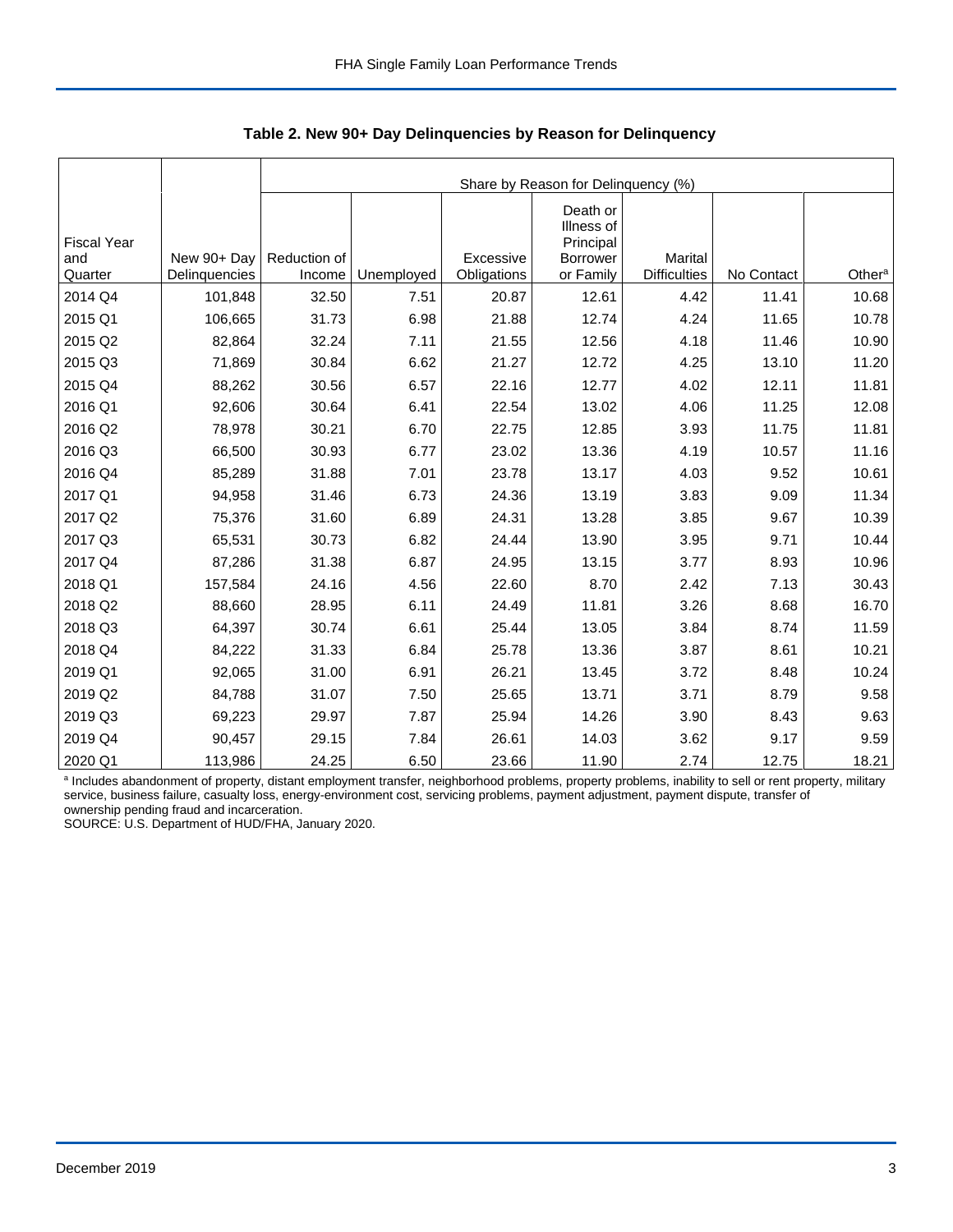|                            |                     | Rates in Percent of Active Loan Counts |        |        |         |             |            |                        |  |
|----------------------------|---------------------|----------------------------------------|--------|--------|---------|-------------|------------|------------------------|--|
|                            | <b>IIF</b>          | All Past                               |        |        |         | In          | In         | Serious<br>Delinquency |  |
|                            | Shares <sup>a</sup> | Dueb                                   | 30 Day | 60 Day | 90+ Day | Foreclosure | Bankruptcy | Rate <sup>c</sup>      |  |
| <b>Loan Purpose</b>        |                     |                                        |        |        |         |             |            |                        |  |
| All Active Loans           | 8,096,131           | 11.60                                  | 5.35   | 1.85   | 2.52    | 0.90        | 0.93       | 4.35                   |  |
| Purchase                   | 69.67               | 12.81                                  | 5.87   | 2.11   | 2.89    | 0.93        | 0.96       | 4.78                   |  |
| Refinance                  | 30.33               | 8.82                                   | 4.14   | 1.26   | 1.68    | 0.84        | 0.85       | 3.37                   |  |
| Refinance                  |                     |                                        |        |        |         |             |            |                        |  |
| Refinance Loans            | 2,455,361           | 8.82                                   | 4.14   | 1.26   | 1.68    | 0.84        | 0.85       | 3.37                   |  |
| Conventional               | 35.22               | 9.77                                   | 4.51   | 1.38   | 1.87    | 1.07        | 0.92       | 3.86                   |  |
| No Cash-out                | 20.30               | 9.80                                   | 4.52   | 1.38   | 1.83    | 1.07        | 0.95       | 3.86                   |  |
| Cash-out                   | 14.91               | 9.74                                   | 4.49   | 1.37   | 1.91    | 1.07        | 0.88       | 3.86                   |  |
| <b>FHA</b>                 | 14.36               | 7.36                                   | 3.59   | 1.10   | 1.49    | 0.52        | 0.64       | 2.65                   |  |
| No Cash-out                | 6.85                | 7.38                                   | 3.49   | 1.10   | 1.49    | 0.57        | 0.69       | 2.75                   |  |
| Cash-out                   | 7.51                | 7.34                                   | 3.67   | 1.10   | 1.49    | 0.47        | 0.59       | 2.55                   |  |
| Streamline                 | 50.42               | 8.58                                   | 4.05   | 1.22   | 1.60    | 0.78        | 0.85       | 3.23                   |  |
| <b>Credit Score Ranged</b> |                     |                                        |        |        |         |             |            |                        |  |
| Loans with Credit Scores   | 6,501,302           | 11.55                                  | 5.31   | 1.85   | 2.59    | 0.86        | 0.89       | 4.34                   |  |
| < 500                      | 0.09                | 34.53                                  | 13.05  | 5.58   | 8.11    | 3.65        | 4.10       | 15.85                  |  |
| 500-579                    | 1.79                | 28.75                                  | 12.05  | 4.56   | 6.30    | 2.81        | 2.99       | 12.10                  |  |
| 580-619                    | 8.16                | 22.21                                  | 9.95   | 3.78   | 4.97    | 1.71        | 1.75       | 8.42                   |  |
| 620-659                    | 31.87               | 16.50                                  | 7.52   | 2.69   | 3.83    | 1.13        | 1.28       | 6.24                   |  |
| 660-719                    | 39.21               | 8.38                                   | 3.98   | 1.29   | 1.83    | 0.62        | 0.62       | 3.07                   |  |
| 720-850                    | 18.88               | 3.38                                   | 1.65   | 0.48   | 0.67    | 0.33        | 0.22       | 1.22                   |  |
| <b>Fiscal Year Cohort</b>  |                     |                                        |        |        |         |             |            |                        |  |
| <b>All Cohorts</b>         | 8,096,131           | 11.60                                  | 5.35   | 1.85   | 2.52    | 0.90        | 0.93       | 4.35                   |  |
| pre-2005                   | 7.68                | 16.90                                  | 7.95   | 2.90   | 3.20    | 1.45        | 1.40       | 6.04                   |  |
| 2005                       | 1.19                | 19.37                                  | 8.81   | 3.31   | 3.90    | 1.67        | 1.68       | 7.24                   |  |
| 2006                       | 0.95                | 21.21                                  | 9.18   | 3.52   | 4.29    | 2.25        | 1.96       | 8.50                   |  |
| 2007                       | 0.90                | 24.71                                  | 10.18  | 3.77   | 5.24    | 2.92        | 2.60       | 10.76                  |  |
| 2008                       | 2.11                | 24.70                                  | 10.24  | 3.69   | 5.29    | 2.98        | 2.49       | 10.76                  |  |
| 2009                       | 4.52                | 16.80                                  | 7.37   | 2.49   | 3.30    | 1.93        | 1.70       | 6.94                   |  |
| 2010                       | 5.74                | 12.79                                  | 5.93   | 1.98   | 2.42    | 1.23        | 1.21       | 4.86                   |  |
| 2011                       | 4.64                | 11.04                                  | 5.20   | 1.70   | 2.09    | 0.97        | 1.04       | 4.10                   |  |
| 2012                       | 5.76                | 9.36                                   | 4.38   | 1.45   | 1.85    | 0.74        | 0.86       | 3.45                   |  |
| 2013                       | 8.04                | 8.10                                   | 3.72   | 1.19   | 1.65    | 0.63        | 0.81       | 3.09                   |  |
| 2014                       | 3.79                | 13.70                                  | 5.95   | 2.09   | 2.99    | 1.13        | 1.47       | 5.59                   |  |
| 2015                       | 7.08                | 12.25                                  | 5.28   | 1.91   | 2.88    | 0.90        | 1.23       | 5.00                   |  |
| 2016                       | 10.29               | 11.34                                  | 5.02   | 1.78   | 2.68    | 0.79        | 0.99       | 4.46                   |  |
| 2017                       | 11.85               | 11.34                                  | 5.10   | 1.79   | 2.92    | 0.73        | 0.74       | 4.38                   |  |
| 2018                       | 10.27               | 11.95                                  | 5.50   | 1.98   | 3.18    | 0.69        | 0.52       | 4.39                   |  |
| 2019                       | 11.17               | 6.73                                   | 3.94   | 1.25   | 1.24    | 0.18        | 0.11       | 1.52                   |  |
| 2020                       | 4.02                | 1.27                                   | 1.13   | 0.12   | 0.02    | 0.00        | 0.00       | 0.02                   |  |

**Table 3. Delinquency Rates by Loan and Property Characteristics**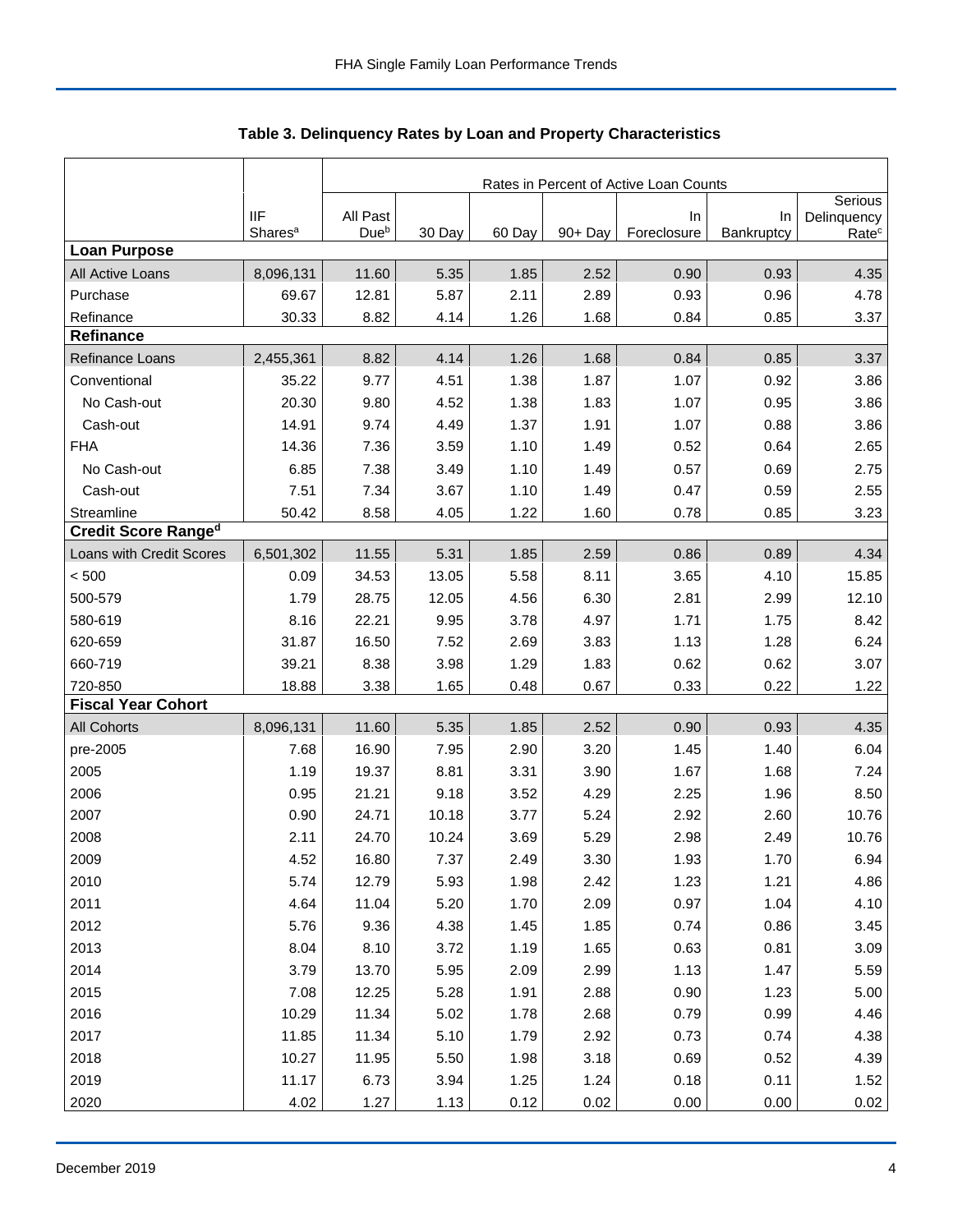|                                           |                                   |                              | Rates in Percent of Active Loan Counts |        |         |                   |                  |                                  |  |  |  |
|-------------------------------------------|-----------------------------------|------------------------------|----------------------------------------|--------|---------|-------------------|------------------|----------------------------------|--|--|--|
|                                           |                                   |                              |                                        |        |         |                   |                  | Seriously                        |  |  |  |
|                                           | <b>IIF</b><br>Shares <sup>a</sup> | All Past<br>Due <sup>b</sup> | 30 Day                                 | 60 Day | 90+ Day | In<br>Foreclosure | In<br>Bankruptcy | Delinquency<br>Rate <sup>c</sup> |  |  |  |
| Loan Amount at Origination (\$ thousands) |                                   |                              |                                        |        |         |                   |                  |                                  |  |  |  |
| All Loan Amounts                          | 8,096,131                         | 11.60                        | 5.35                                   | 1.85   | 2.52    | 0.90              | 0.93             | 4.35                             |  |  |  |
| < 50                                      | 2.52                              | 13.44                        | 6.28                                   | 2.20   | 2.47    | 1.48              | 1.00             | 4.94                             |  |  |  |
| 50-99                                     | 20.92                             | 12.92                        | 6.01                                   | 2.09   | 2.52    | 1.17              | 1.08             | 4.77                             |  |  |  |
| 100-149                                   | 26.59                             | 12.15                        | 5.61                                   | 1.94   | 2.56    | 0.91              | 1.06             | 4.54                             |  |  |  |
| 150-199                                   | 20.40                             | 11.28                        | 5.25                                   | 1.79   | 2.53    | 0.76              | 0.89             | 4.18                             |  |  |  |
| 200-249                                   | 12.85                             | 10.45                        | 4.84                                   | 1.66   | 2.45    | 0.70              | 0.76             | 3.91                             |  |  |  |
| 250-399                                   | 13.88                             | 10.30                        | 4.62                                   | 1.62   | 2.56    | 0.77              | 0.70             | 4.03                             |  |  |  |
| 400-499                                   | 1.74                              | 9.23                         | 3.91                                   | 1.39   | 2.40    | 0.88              | 0.62             | 3.90                             |  |  |  |
| >499                                      | 1.10                              | 8.39                         | 3.39                                   | 1.29   | 2.20    | 0.99              | 0.50             | 3.69                             |  |  |  |
| <b>Property Type</b>                      |                                   |                              |                                        |        |         |                   |                  |                                  |  |  |  |
| All Property Types                        | 8,096,131                         | 11.60                        | 5.35                                   | 1.85   | 2.52    | 0.90              | 0.93             | 4.35                             |  |  |  |
| Detached                                  | 86.46                             | 11.70                        | 5.43                                   | 1.87   | 2.54    | 0.85              | 0.94             | 4.34                             |  |  |  |
| <b>Manufactured Housing</b>               | 3.36                              | 12.48                        | 5.82                                   | 1.93   | 2.29    | 1.38              | 1.03             | 4.71                             |  |  |  |
| 2-4 Units                                 | 2.17                              | 9.60                         | 3.90                                   | 1.32   | 2.05    | 1.66              | 0.64             | 4.35                             |  |  |  |
| Condo                                     | 2.84                              | 8.50                         | 3.60                                   | 1.26   | 1.85    | 1.04              | 0.73             | 3.61                             |  |  |  |
| Townhouse                                 | 5.17                              | 11.86                        | 5.24                                   | 1.90   | 2.83    | 1.00              | 0.87             | 4.70                             |  |  |  |
| <b>Purchase Loan Type</b>                 |                                   |                              |                                        |        |         |                   |                  |                                  |  |  |  |
| All Purchase Loans                        | 5,640,327                         | 12.80                        | 5.87                                   | 2.10   | 2.89    | 0.93              | 0.96             | 4.78                             |  |  |  |
| Repeat                                    | 16.84                             | 10.13                        | 4.91                                   | 1.59   | 2.09    | 0.72              | 0.76             | 3.58                             |  |  |  |
| First-time                                | 83.16                             | 13.35                        | 6.07                                   | 2.21   | 3.05    | 0.97              | 1.00             | 5.02                             |  |  |  |
| Down Payment Assistance (DPA) Type        |                                   |                              |                                        |        |         |                   |                  |                                  |  |  |  |
| All Sources of Funds                      | 8,096,131                         | 11.60                        | 5.35                                   | 1.85   | 2.52    | 0.90              | 0.93             | 4.35                             |  |  |  |
| Government                                | 7.43                              | 13.82                        | 6.24                                   | 2.35   | 3.14    | 0.94              | 1.11             | 5.19                             |  |  |  |
| Relative                                  | 16.36                             | 14.83                        | 6.76                                   | 2.48   | 3.48    | 1.03              | 1.04             | 5.54                             |  |  |  |
| Other                                     | 1.98                              | 19.50                        | 8.50                                   | 3.34   | 4.24    | 1.51              | 1.89             | 7.63                             |  |  |  |
| Seller Funded                             | 0.53                              | 29.26                        | 11.88                                  | 4.68   | 6.67    | 2.81              | 3.23             | 12.71                            |  |  |  |
| No DPA                                    | 73.71                             | 10.32                        | 4.81                                   | 1.60   | 2.17    | 0.84              | 0.84             | 3.85                             |  |  |  |

 **Table 3. Delinquency Rates by Loan and Property Characteristics**

IIF = insurance in force.

<sup>a</sup> For each subpanel, the loan shares add to 100%. However, in some of the subpanels, the total loans in the analysis do not add to 100% of IIF. For example, the IIF shares for refinance loans add to 100% of refinance loans. Streamline refinance loans are not included in the Credit Score

Range analysis; the IIF shares in that panel, add to 100% of fully-underwritten loans.<br><sup>b</sup> Includes all loans 30 or more days past due, including those in bankruptcy or foreclosure.

<sup>c</sup> Includes all loans 90 days past due plus all in-bankruptcy and in-foreclosure cases.

<sup>d</sup> Credit score reporting began in May 2004 but was not mandatory until July 2008. Streamline Refinance loans do not require credit score reporting.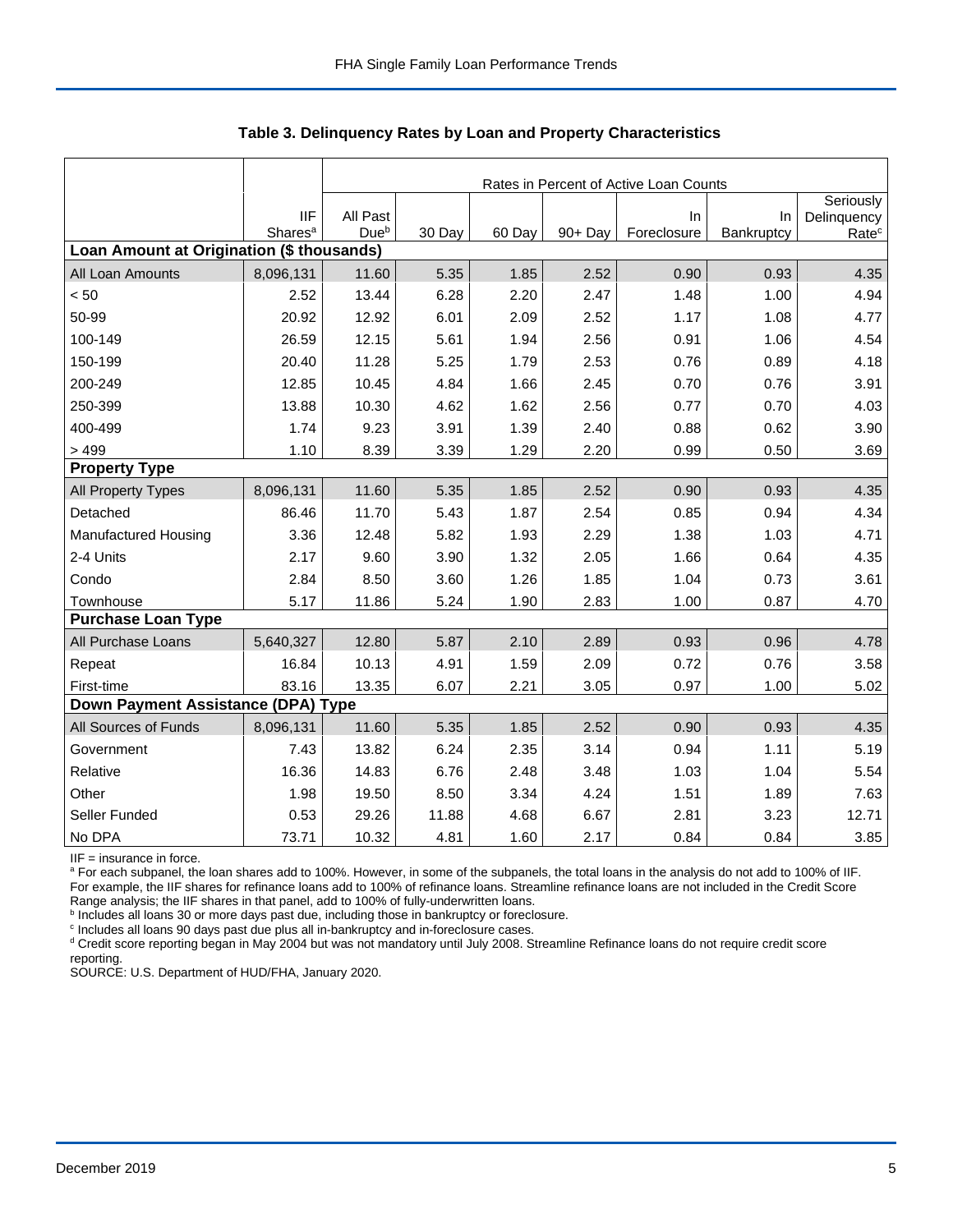|        |       |              |               |                          |             | Foreclosure             | Annualized           |
|--------|-------|--------------|---------------|--------------------------|-------------|-------------------------|----------------------|
| Fiscal |       | Insurance in | Foreclosure   | In                       | Foreclosure | Starts:                 | Foreclosure          |
| Year   | Month | Force        | <b>Starts</b> | Foreclosure <sup>a</sup> | Claimsb     | 6-month MA <sup>c</sup> | Rate <sup>do</sup> % |
| 2017   | Dec   | 7,842,834    | 10,164        | 114,447                  | 5,757       | 9,898                   | 0.88                 |
|        | Jan   | 7,877,094    | 10,829        | 116,076                  | 5,531       | 10,213                  | 0.84                 |
|        | Feb   | 7,891,926    | 10,889        | 115,469                  | 4,974       | 10,287                  | 0.75                 |
|        | Mar   | 7,904,390    | 11,782        | 116,236                  | 6,345       | 10,605                  | 0.96                 |
|        | Apr   | 7,917,975    | 9,085         | 114,284                  | 5,517       | 10,427                  | 0.83                 |
|        | May   | 7,934,510    | 9,535         | 112,048                  | 5,979       | 10,381                  | 0.90                 |
|        | Jun   | 7,950,029    | 8,778         | 108,632                  | 6,286       | 10,150                  | 0.94                 |
|        | Jul   | 7,962,527    | 8,114         | 103,183                  | 5,825       | 9,697                   | 0.87                 |
|        | Aug   | 7,973,604    | 9,471         | 103,830                  | 6,800       | 9,461                   | 1.02                 |
|        | Sep   | 7,982,070    | 8,014         | 94,946                   | 5,786       | 8,833                   | 0.87                 |
| 2018   | Oct   | 7,986,663    | 8,750         | 94,012                   | 6,008       | 8,777                   | 0.90                 |
|        | Nov   | 7,988,634    | 8,486         | 92,810                   | 5,524       | 8,602                   | 0.83                 |
|        | Dec   | 7,989,699    | 8,850         | 93,261                   | 4,756       | 8,614                   | 0.71                 |
|        | Jan   | 8,005,645    | 9,872         | 91,506                   | 5,066       | 8,907                   | 0.76                 |
|        | Feb   | 8,007,772    | 9,933         | 92,797                   | 5,023       | 8,984                   | 0.75                 |
|        | Mar   | 8,007,182    | 10,236        | 92,153                   | 5,708       | 9,355                   | 0.85                 |
|        | Apr   | 8,012,065    | 9,688         | 90,663                   | 5,406       | 9,511                   | 0.81                 |
|        | May   | 8,015,714    | 10,268        | 89,409                   | 5,804       | 9,808                   | 0.87                 |
|        | Jun   | 8,024,523    | 9,100         | 87,390                   | 5,440       | 9,850                   | 0.81                 |
|        | Jul   | 8,031,487    | 8,377         | 82,258                   | 4,882       | 9,600                   | 0.73                 |
|        | Aug   | 8,037,609    | 9,805         | 85,106                   | 5,207       | 9,579                   | 0.77                 |
|        | Sep   | 8,048,639    | 7,824         | 83,334                   | 4,151       | 9,177                   | 0.62                 |
| 2019   | Oct   | 8,062,967    | 10,343        | 81,407                   | 5,549       | 9,286                   | 0.82                 |
|        | Nov   | 8,077,125    | 9,309         | 80,980                   | 4,488       | 9,126                   | 0.66                 |
|        | Dec   | 8,086,151    | 9,426         | 80,094                   | 4,086       | 9,181                   | 0.60                 |
|        | Jan   | 8,112,026    | 11,384        | 83,174                   | 4,469       | 9,682                   | 0.66                 |
|        | Feb   | 8,117,180    | 10,288        | 84,258                   | 4,355       | 9,762                   | 0.64                 |
|        | Mar   | 8,118,034    | 10,194        | 81,377                   | 4,703       | 10,157                  | 0.69                 |
|        | Apr   | 8,117,498    | 9,454         | 78,277                   | 4,883       | 10,009                  | 0.72                 |
|        | May   | 8,114,839    | 8,871         | 76,321                   | 3,984       | 9,936                   | 0.59                 |
|        | Jun   | 8,114,665    | 7,699         | 74,502                   | 3,746       | 9,648                   | 0.55                 |
|        | Jul   | 8,116,418    | 8,045         | 73,946                   | 3,761       | 9,092                   | 0.55                 |
|        | Aug   | 8,117,513    | 9,037         | 73,562                   | 4,032       | 8,883                   | 0.59                 |
|        | Sep   | 8,107,806    | 7,758         | 72,575                   | 3,558       | 8,477                   | 0.53                 |
| 2020   | Oct   | 8,098,839    | 9,825         | 71,711                   | 4,163       | 8,539                   | 0.62                 |
|        | Nov   | 8,094,347    | 8,725         | 71,543                   | 3,652       | 8,515                   | 0.54                 |
|        | Dec   | 8,096,131    | 9,690         | 73,069                   | 3,566       | 8,847                   | 0.53                 |

 **Table 4. Monthly Foreclosure Statistics and Trends**

<sup>a</sup> Numbers of loans are in some stage of foreclosure processing at the end of each month.

<sup>b</sup> This is the number of claims paid by HUD. These are nearly all for completed foreclosure actions.

<sup>c</sup> The six-month moving average of foreclosure starts is presented here to smooth out variations in actual starts each month. <sup>d</sup> An annualized foreclosure rate takes the monthly foreclosure claim rate and transforms that into its annual equivalency. That is, if the same foreclosure claim rate continued for 12 straight months, then the figure is the final annual foreclosure rate result as a percentage of beginning insurance-in-force.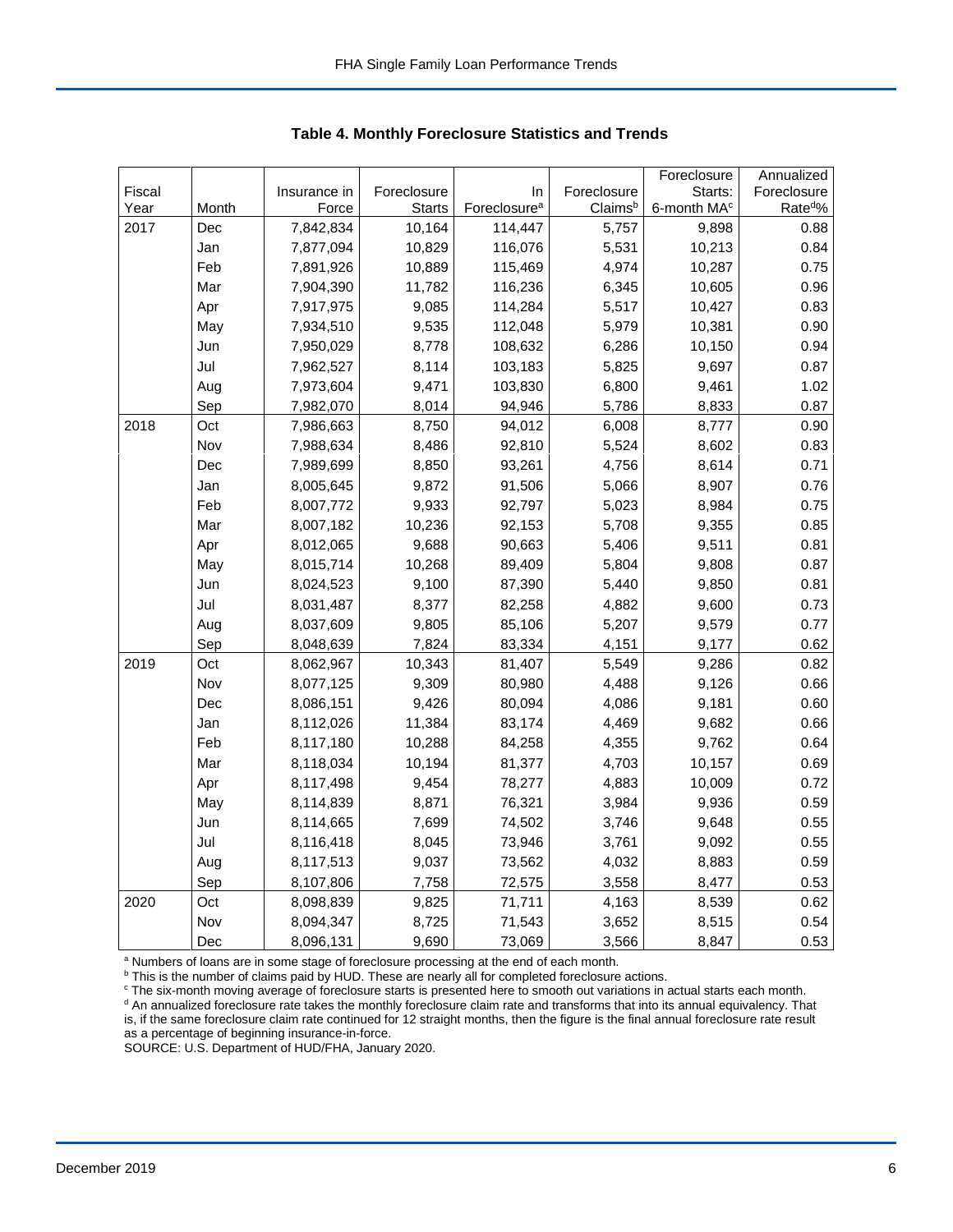Tabl e 5. REO R ecovery R ates **Table 5. REO Recovery Rates**

|                                |                         |               | Recovery Rates (%) | Percentage Point Change |               |                      |
|--------------------------------|-------------------------|---------------|--------------------|-------------------------|---------------|----------------------|
|                                |                         |               |                    |                         | From Previous | <b>From Previous</b> |
| Disposition State <sup>b</sup> | <b>Dispositions</b>     | November 2019 | October 2019       | November 2018           | Month         | Year                 |
| US                             | 1,055                   | 50.8          | 51.4               | 43.0                    | $-0.6$        | 7.9                  |
| OH                             | 86                      | 32.2          | 51.3               | 34.8                    | $-19.1$       | $-2.6$               |
| <b>ΤX</b>                      | 71                      | 61.3          | 61.9               | 61.1                    | $-0.6$        | 0.2                  |
| IL                             | 69                      | 26.8          | 25.9               | 14.9                    | 0.9           | 11.9                 |
| PA                             | 57                      | 38.3          | 43.0               | 30.8                    | $-4.7$        | 7.5                  |
| VA                             | 51                      | 61.5          | 58.7               | 56.4                    | 2.8           | 5.1                  |
| <b>NJ</b>                      | 49                      | 35.8          | 31.0               | 16.5                    | 4.8           | 19.3                 |
| ${\sf IN}$                     | 44                      | 43.6          | 43.4               | 43.9                    | 0.2           | $-0.3$               |
| MI                             | 44                      | 61.7          | 50.7               | 36.7                    | 11.1          | 25.0                 |
| <b>CT</b>                      | 42                      | 47.2          | 46.5               | 34.1                    | 0.7           | 13.1                 |
| <b>MD</b>                      | 41                      | 60.5          | 50.7               | 36.9                    | 9.9           | 23.6                 |
| LA                             | 40                      | 44.2          | 44.2               | 48.5                    | $-0.0$        | $-4.3$               |
| FL                             | 34                      | 66.8          | 65.0               | 58.5                    | 1.8           | 8.3                  |
| AL                             | 33                      | 64.3          | 55.5               | 55.6                    | 8.7           | 8.6                  |
| OK                             | 29                      | 42.8          | 44.6               | 44.6                    | $-1.8$        | $-1.8$               |
| GA                             | 28                      | 60.8          | 68.3               | 55.8                    | $-7.5$        | 5.0                  |
| NC                             | 28                      | 62.5          | 49.8               | 51.1                    | 12.6          | 11.4                 |
| <b>NY</b>                      | 27                      | 16.5          | 34.9               | 21.0                    | $-18.3$       | $-4.5$               |
| <b>MO</b>                      | 26                      | 45.1          | 53.5               | 45.0                    | $-8.3$        | 0.1                  |
| AR                             | 23                      | 42.9          | 45.5               | 53.3                    | $-2.6$        | $-10.4$              |
| KY                             | 22                      | 48.8          | 37.0               | 40.6                    | 11.8          | 8.2                  |
| PR                             | 21                      | 44.9          | 58.1               | 49.2                    | $-13.2$       | $-4.3$               |
| SC                             | 19                      | 60.0          | 49.3               | 47.3                    | 10.7          | 12.6                 |
| <b>MN</b>                      | 17                      | 52.7          | 46.4               | 59.1                    | 6.3           | $-6.4$               |
| <b>MS</b>                      | 16                      | 59.4          | 59.4               | 63.1                    | $-0.0$        | $-3.7$               |
| <b>OR</b>                      | 13                      | 74.7          | 69.2               | 99.6                    | 5.5           | $-24.9$              |
| <b>ND</b>                      | 12                      | 60.2          | 42.7               | 45.0                    | 17.5          | 15.3                 |
| <b>TN</b>                      | 12                      | 76.6          | 59.2               | 55.6                    | 17.5          | 21.1                 |
| <b>NM</b>                      | 11                      | 52.2          | 62.4               | 46.3                    | $-10.2$       | 5.9                  |
| WV                             | 11                      | 31.3          | 34.5               | 24.4                    | $-3.2$        | 6.9                  |
| KS                             | $10$                    | 39.0          | 52.9               | 45.7                    | $-13.9$       | $-6.7$               |
| CO                             | 9                       | 86.4          | 82.0               | 90.3                    | 4.4           | $-3.9$               |
| CA                             | $\overline{\mathbf{7}}$ | 92.5          | 108.3              | 58.6                    | $-15.8$       | 33.9                 |
| WI                             | $\boldsymbol{7}$        | 57.0          | 45.3               | 28.0                    | 11.7          | 29.0                 |
| <b>WA</b>                      | 6                       | 64.5          | 65.8               | 71.9                    | $-1.3$        | $-7.4$               |
| DE                             | 5                       | 49.8          | 56.1               | 78.5                    | $-6.2$        | $-28.6$              |
| IA                             | 5                       | 54.2          | 27.3               | 43.0                    | 26.9          | 11.1                 |
| MA                             | 5                       | 41.5          | 57.7               | 43.9                    | $-16.1$       | $-2.3$               |
| WY                             | 5                       | 45.1          | 57.4               | 52.3                    | $-12.3$       | $-7.2$               |
| AK                             | 4                       | 52.8          | 66.5               | 57.0                    | $-13.7$       | $-4.2$               |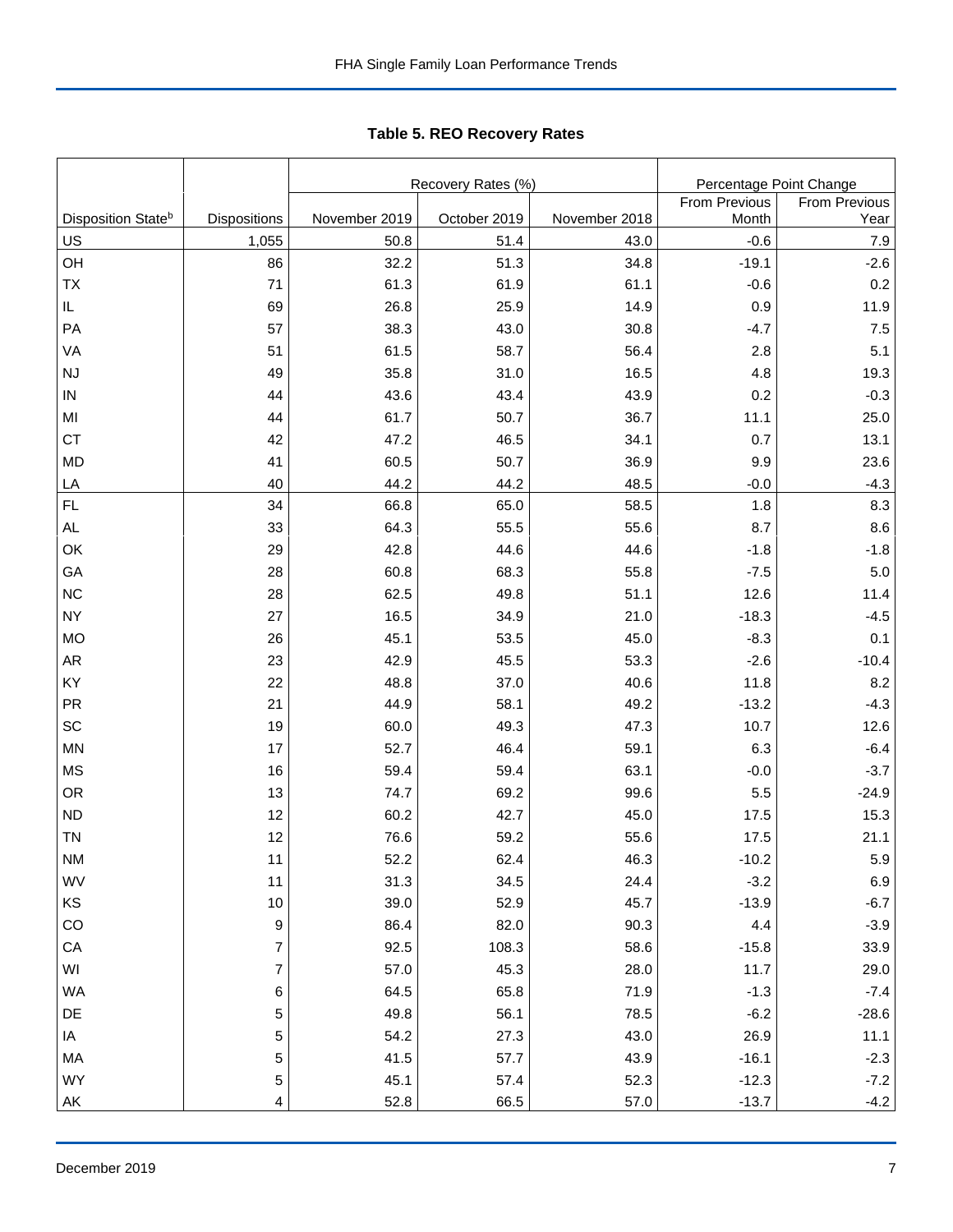|                        |                     |               | Recovery Rates (%) |               | Percentage Point Change |         |
|------------------------|---------------------|---------------|--------------------|---------------|-------------------------|---------|
|                        |                     |               |                    | From Previous | From Previous           |         |
| Disposition Stateb     | <b>Dispositions</b> | November 2019 | October 2019       | November 2018 | Month                   | Year    |
| $\mathsf{A}\mathsf{Z}$ | 4                   | 56.8          | 64.8               | 77.2          | $-8.0$                  | $-20.4$ |
| ID                     | 3                   | 73.7          | 61.7               | 92.1          | 12.0                    | $-18.4$ |
| VT                     | 3                   | 90.0          | na                 | 30.8          | na                      | 59.2    |
| MT                     | 2                   | 37.7          | 57.9               | 52.7          | $-20.2$                 | $-15.0$ |
| UT                     | 2                   | 72.7          | 59.7               | 90.4          | 13.0                    | $-17.6$ |
| <b>NV</b>              |                     | 75.7          | 86.7               | 82.1          | $-11.0$                 | $-6.4$  |
| VI                     |                     | 45.1          | na                 | 38.4          | na                      | 6.6     |
| H <sub>l</sub>         | 0                   | na            | 86.9               | 112.8         | na                      | na      |
| ME                     | 0                   | na            | 20.6               | 12.6          | na                      | na      |
| <b>NE</b>              | 0                   | na            | na                 | 25.4          | na                      | na      |
| <b>NH</b>              | 0                   | na            | 48.6               | 43.2          | na                      | na      |
| R <sub>l</sub>         | 0                   | na            | 72.4               | 44.8          | na                      | na      |
| SD                     | 0                   | na            | 54.7               | 67.3          | na                      | na      |

## **Table 5. REO Recovery Rates**

na = not applicable<br>ª Rates are percentages of unpaid loan balance at time of default.<br><sup>b</sup> State records are sorted by number of dispositions in the most recent month (largest to smallest).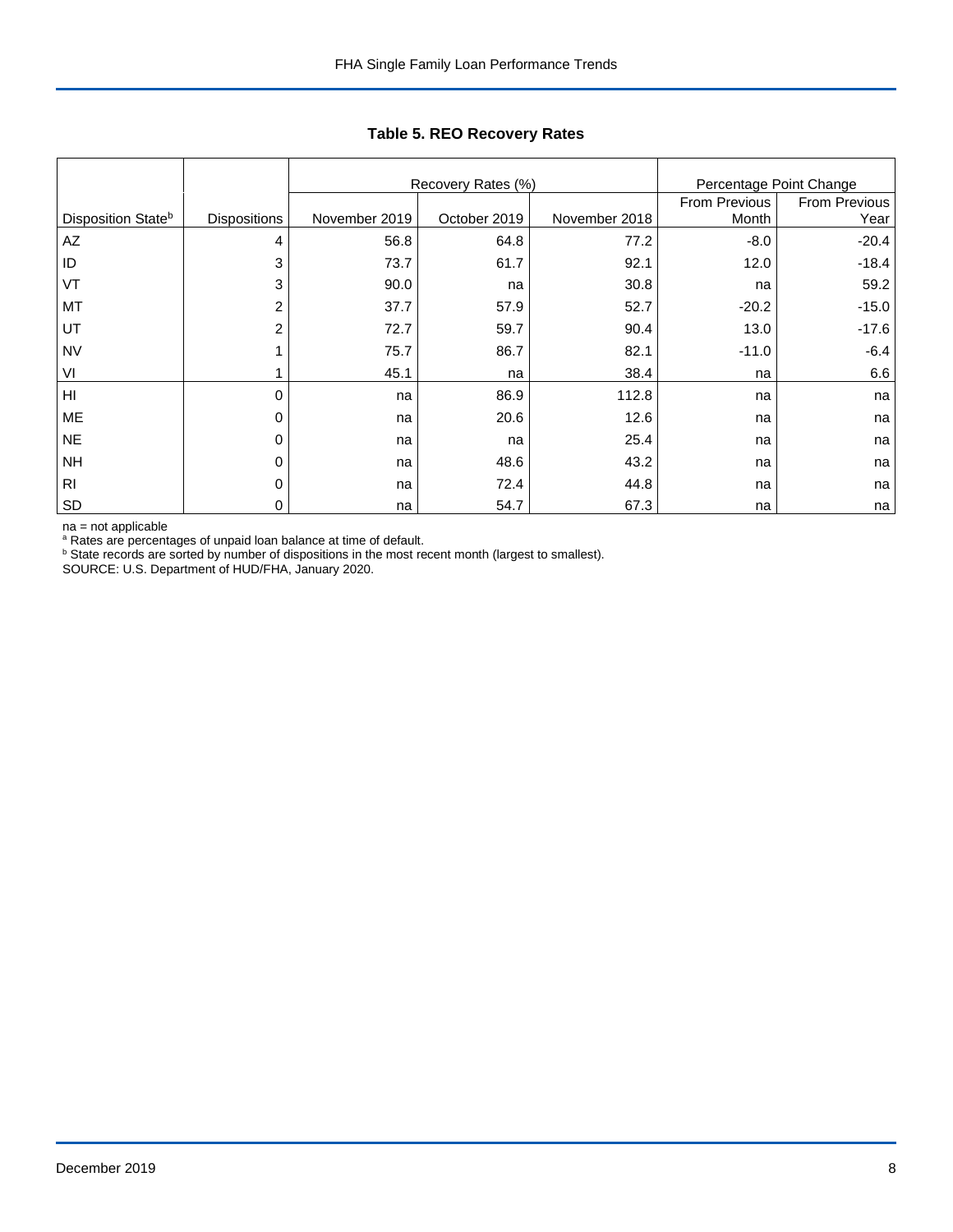|                                                      | 2019    |         |         |         |         |                               |         |         |         |         | 2018    |         |         |
|------------------------------------------------------|---------|---------|---------|---------|---------|-------------------------------|---------|---------|---------|---------|---------|---------|---------|
| <b>Disposition Month</b>                             | Nov     | Oct     | Sep     | Aug     | Jul     | Jun                           | May     | Apr     | Mar     | Feb     | Jan     | Dec     | Nov     |
| Loss Components as Percent of Defaulted Loan Balance |         |         |         |         |         |                               |         |         |         |         |         |         |         |
| Claim Expenses <sup>a</sup> (%)                      | 18.30   | 19.37   | 19.96   | 19.96   | 19.73   | 20.70                         | 20.67   | 20.64   | 20.58   | 21.20   | 20.89   | 20.53   | 21.09   |
| Holding Costs <sup>b</sup> (%)                       | 5.35    | 5.54    | 5.43    | 4.90    | 4.90    | 5.14                          | 5.35    | 5.12    | 5.16    | 5.12    | 5.08    | 5.15    | 5.15    |
| Loss on Collateral <sup>c</sup> (%)                  | 23.32   | 21.69   | 22.21   | 21.97   | 21.38   | 20.78                         | 22.11   | 24.56   | 23.38   | 26.08   | 26.40   | 26.19   | 26.40   |
| Sales Expense (%)                                    | 5.06    | 4.94    | 4.87    | 4.93    | 5.03    | 5.00                          | 4.92    | 4.66    | 4.84    | 4.66    | 4.66    | 4.71    | 4.73    |
| Program Discounts <sup>d</sup> (%)                   | 0.38    | 0.23    | 0.15    | 0.23    | 0.28    | 0.30                          | 0.29    | 0.11    | 0.20    | 0.16    | 0.26    | 0.25    | 0.24    |
| Net Loss Rate <sup>e</sup> (%)                       | 49.18   | 48.60   | 49.62   | 50.39   | 50.40   | 51.42                         | 53.39   | 54.21   | 53.60   | 57.54   | 57.46   | 56.06   | 57.04   |
|                                                      |         |         |         |         |         | <b>Average Amount</b>         |         |         |         |         |         |         |         |
| Average Dollar Loss (\$)                             | 59,179  | 58,123  | 59,055  | 62,784  | 61,388  | 61,953                        | 62,780  | 65,737  | 64,714  | 68,209  | 68,214  | 67,245  | 67,107  |
| Average Unpaid Balance (\$)                          | 120,335 | 119,584 | 119,008 | 124,597 | 121,802 | 120,485                       | 117,579 | 121,258 | 120,736 | 118,537 | 118,725 | 119,945 | 117,640 |
|                                                      |         |         |         |         |         | <b>Occurrence Counts</b>      |         |         |         |         |         |         |         |
| Number of Dispositions                               | 1,055   | ,239    | 1,039   | 1,192   | 1,244   | 1,156                         | 1,354   | 1,292   | 1,442   | 1,409   | 1,451   | 1,354   | 1,564   |
| Number of Discounts                                  |         | 8       | 5       |         |         |                               | 9       | 4       | 5       | 4       | 8       | 6       | 8       |
| <b>Stage</b>                                         |         |         |         |         |         | <b>Average Time in Months</b> |         |         |         |         |         |         |         |
| Delinquencyf                                         | 10.6    | 10.6    | 10.3    | 10.5    | 10.0    | 10.3                          | 10.8    | 11.2    | 11.1    | 10.3    | 11.6    | 11.0    | 10.7    |
| Foreclosure <sup>g</sup>                             | 11.6    | 12.2    | 12.0    | 11.9    | 12.2    | 11.9                          | 12.1    | 12.6    | 12.5    | 13.7    | 12.6    | 13.3    | 13.7    |
| Deed Transferh                                       | 11.8    | 12.0    | 12.4    | 12.2    | 12.3    | 11.8                          | 12.9    | 13.0    | 12.7    | 12.8    | 13.4    | 13.8    | 13.8    |
| <b>REO</b>                                           | 4.4     | 4.3     | 4.5     | 4.3     | 4.2     | 4.2                           | 4.1     | 4.2     | 4.2     | 4.3     | 4.3     | 4.4     | 4.2     |
| All Stages                                           | 38.4    | 39.1    | 39.1    | 38.8    | 38.6    | 38.1                          | 39.8    | 40.9    | 40.5    | 40.9    | 41.9    | 42.4    | 42.3    |

 **Table 6. REO Components of Loss by Property Disposition Month**

<sup>a</sup> Includes interest on principal.

<sup>b</sup> Management, maintenance, repairs, administration, and security, net of rent and other income.

c Value when foreclosed (UPB) minus value received in REO; does not include Streamline refinances.

<sup>d</sup> Rate over all dispositions; effect is greater in the cases where a discount actually is given.

e Profit (loss) divided by Unpaid Principal Balance (UPB). The listed cost categories are not exhaustive, and they will not sum to the loss rate

f First missed payment to date foreclosure initiated.

<sup>g</sup> Initiation of foreclosure proceedings to auction date.

h Auction date to HUD acquisition date.